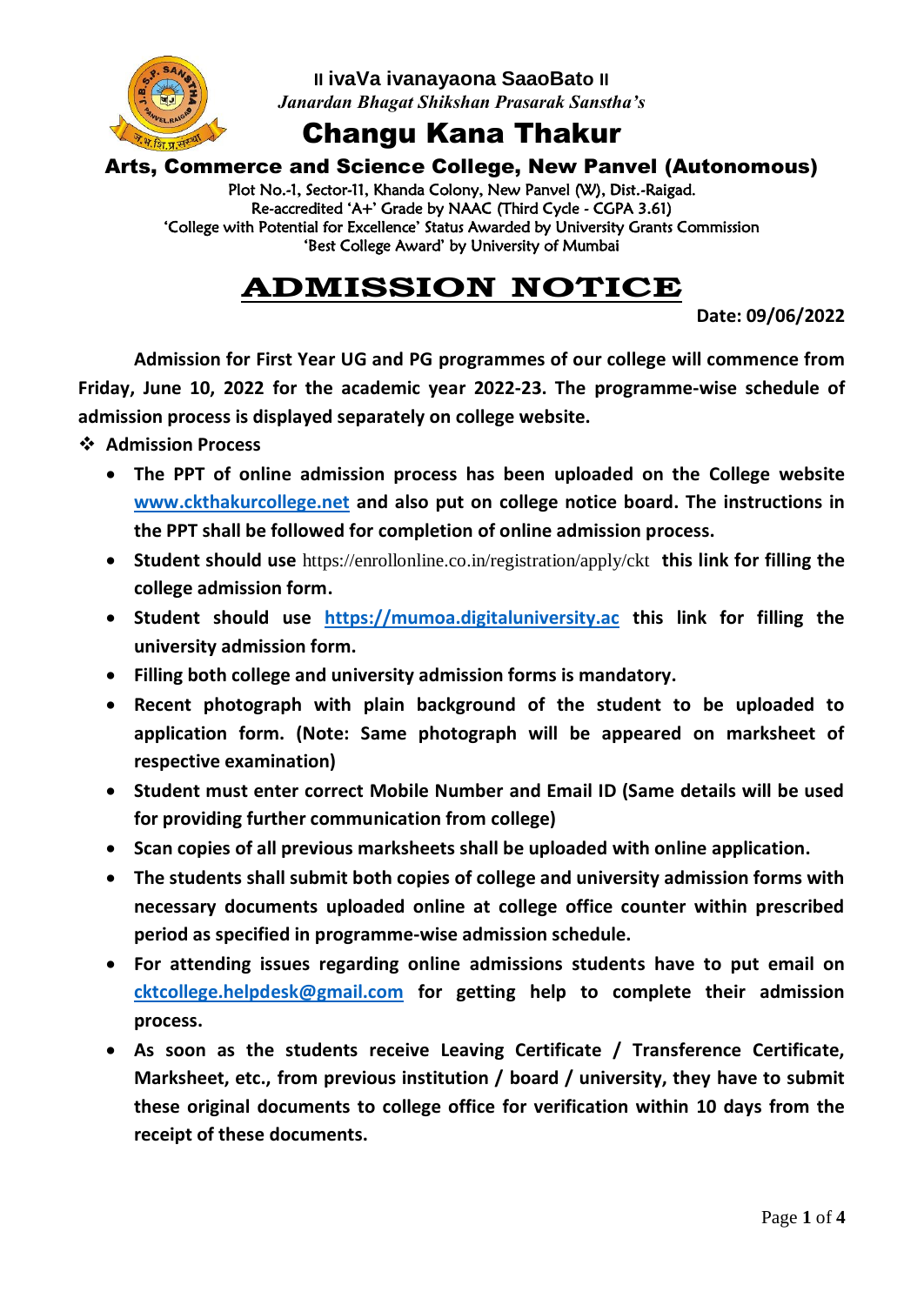### **Specific Instructions Class-wise**

| <b>Class</b>                                                                                                                                                                                                                                                                | <b>Specific Instructions</b>                                                                                                                                                                                                                                                                                                                                                                                                                                                                                                                                                                                                            |
|-----------------------------------------------------------------------------------------------------------------------------------------------------------------------------------------------------------------------------------------------------------------------------|-----------------------------------------------------------------------------------------------------------------------------------------------------------------------------------------------------------------------------------------------------------------------------------------------------------------------------------------------------------------------------------------------------------------------------------------------------------------------------------------------------------------------------------------------------------------------------------------------------------------------------------------|
| F.Y.B.A.,<br>F.Y.B.Com.,<br>F.Y.B.Sc.                                                                                                                                                                                                                                       | The college has 01 Aided and 01 Unaided division<br>$\bullet$<br>for theses classes.<br>For F.Y.B.A. and F.Y.B.Sc. cut-off percentage is<br>$\bullet$<br>applied for admission in aided divisions<br>For F.Y.B.Com. - on the basis of percentage and<br>$\bullet$<br>category-wise availability of seats, merit list of<br>Aided Division will be prepared and remaining<br>students will be admitted in Unaided division.<br>The list of students selected for aided division will<br>$\bullet$                                                                                                                                        |
| F.Y.B.A.,<br><b>F.Y.B.Sc.,</b><br>F.Y.B.Sc. (Biotechnology),<br>F.Y.B.Sc. (Computer Science),<br>F.Y.B.Sc. (Information Technology)<br>M.A. (Hindi/Economics/English)<br>M.Com. (Advanced Accountancy)<br>M.Sc. (Computer Science),<br><b>M.Sc.(Information Technology)</b> | be displayed on college website and notice board.<br>Direct admission will<br>be given for these<br>$\bullet$<br>programmes.<br>After submission of hard copies of college and<br>$\bullet$<br>university admission forms at college office with<br>required documents, the applications will be<br>verified by the college office.<br>After verification, fees demand will be generated<br>$\bullet$<br>for eligible students.<br>The students will receive message of fees demand<br>$\bullet$<br>generation.<br>After receiving fees demand message, the<br>students shall pay the fees by online mode,<br>within five working days. |
| F.Y.B.Com.,<br><b>F.Y.B.M.S.,</b><br>F.Y.B.Com. (Accounting & Finance)<br>M.Sc. (Organic Chemistry)<br>M.Sc. (Analytical Chemistry)<br>M.Sc. (Biotechnology)<br>M.Sc. (Microbiology)                                                                                        | The admissions for these programmes will be<br>$\bullet$<br>given as per the merit lists generated<br>on<br>percentage/CGPA of qualifying examination and<br>category-wise availability of seats.<br>The admission process shall be carried out strictly<br>$\bullet$<br>as per the schedule published on college website.                                                                                                                                                                                                                                                                                                              |

**Principal Changu Kana Thakur Arts, Commerce and Science College, New Panvel**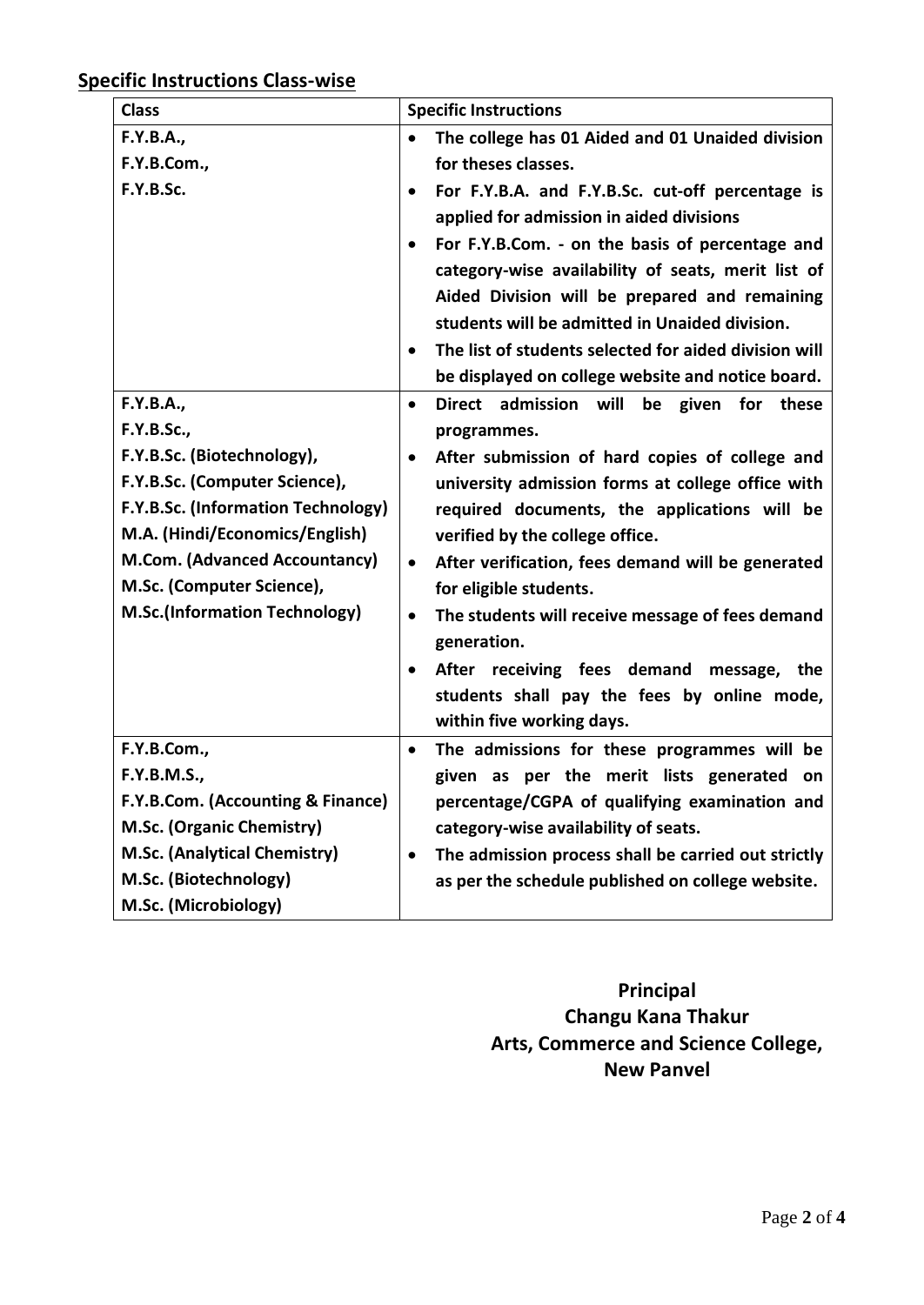# **Check-list of Documents Required for Students of Maharashtra Board / Mumbai University**

#### **FOR FIRST YEAR UNDER GRADUATE ADMISSIONS**

(B.A./B.Com./B.Sc./B.M.S./B.A.F./ B.Sc.-CS/B.Sc.-I.T./B.Sc.-Biotech, etc.)

- 1) Hardcopy of duly filled-in Online Enrolment Form (Autonomous) **[https://mumoa.digitaluniversity.ac](https://mumoa.digitaluniversity.ac/)**
- 2) Hardcopy of duly filled-in College online Admission Form **(**<https://enrollonline.co.in/registration/apply/ckt>**)**
- 3) H.S.C. Mark-sheet (**Original** and 3 Xerox)
- 4) S.S.C. Mark-sheet (1 Xerox)
- 5) H.S.C. Leaving Certificate (**Original** and 2 Xerox)
- 6) Caste Certificate (1 Xerox) (For learners belong to SC / ST / NT / VJ / OBC / SBC Categories)
- 7) Aadhar Card (1 Xerox)
- 8) Declaration / Undertaking of the student. (University of Mumbai)

#### **FOR FIRST YEAR POST GRADUATION ADMISSIONS**

(M.A./M.Com./M.Sc.)

- **1) Mumbai University Eligibility / Enrolment Form (Autonomous). ([https://mumoa.digitaluniversity.ac](https://mumoa.digitaluniversity.ac/))**
- **2) CKT College Admission Form. (**<https://enrollonline.co.in/registration/apply/ckt>**)**
- **3) 2 photocopies of First Year, Second Year & Third Year Mark-sheets.**
- **4) Original Transference Certificate & 2 Photocopies (For other College)**
- **5) Caste Certificate (1 Photocopy) (For learners belong to SC / ST / NT / VJ / OBC / SBC Categories)**
- **6) Aadhar Card (1 Photocopy)**